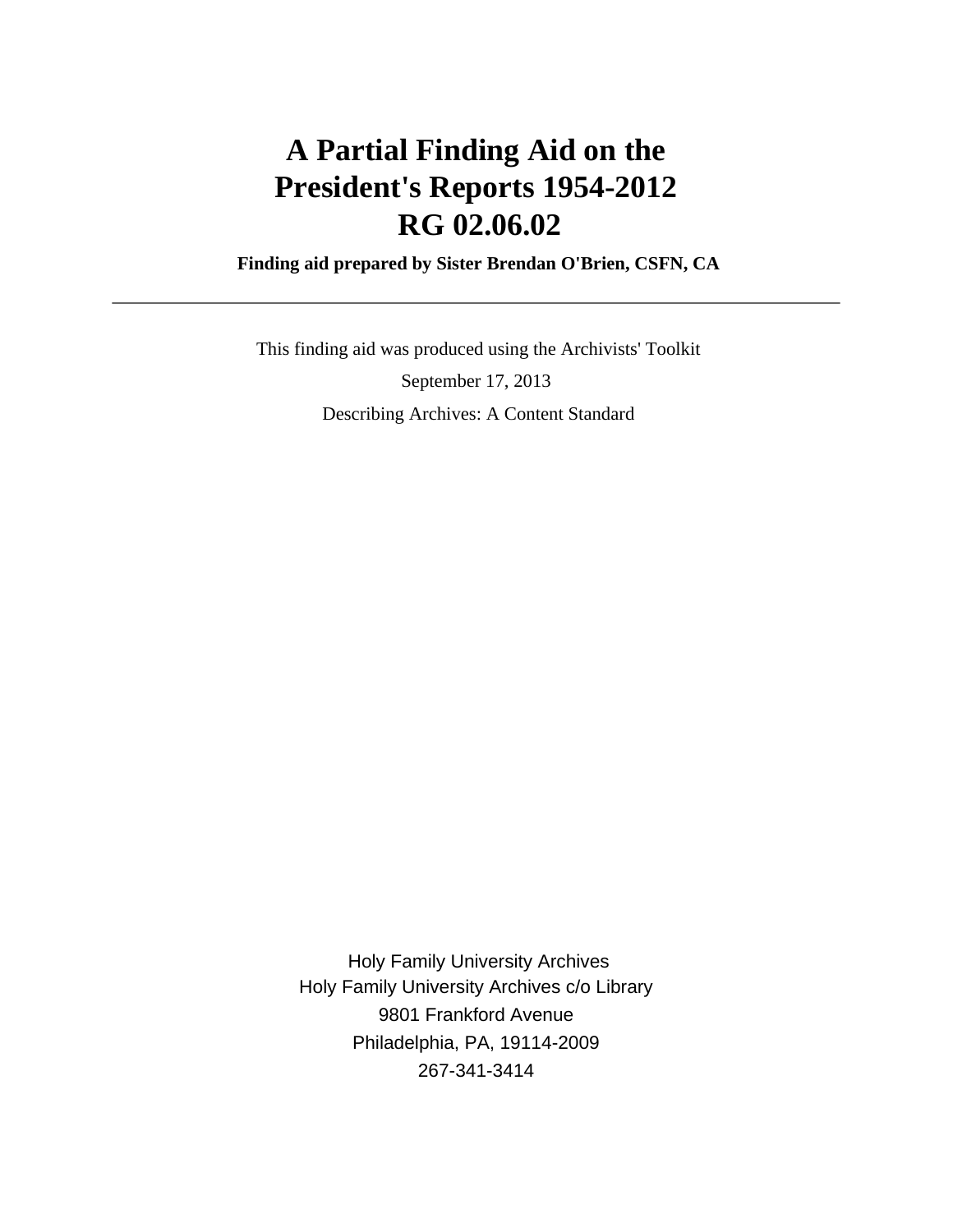# **Table of Contents**

 $\overline{\phantom{a}}$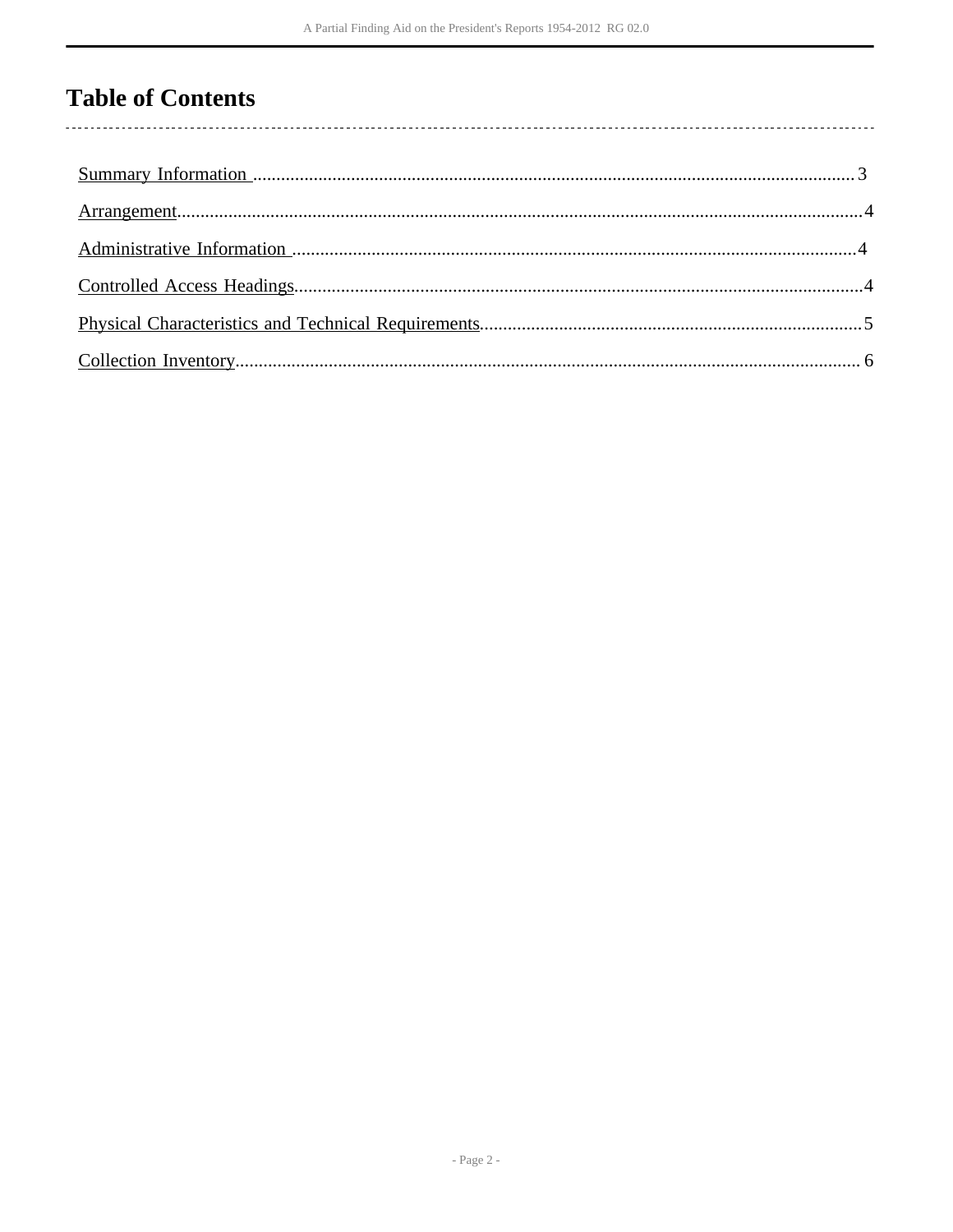# <span id="page-2-0"></span>**Summary Information**

 $\overline{a}$ 

| <b>Repository</b>          | Holy Family University Archives                                                                                                                                                                                                                       |
|----------------------------|-------------------------------------------------------------------------------------------------------------------------------------------------------------------------------------------------------------------------------------------------------|
| <b>Creator</b>             | Budny, Lillian, Sister, CSFN, 1933-1981                                                                                                                                                                                                               |
| <b>Creator</b>             | Onley, Francesca, Sister, CSFN, 1933-                                                                                                                                                                                                                 |
| <b>Creator</b>             | Rutkowska, Neomisia, Sister, CSFN, 1898-1998                                                                                                                                                                                                          |
| <b>Creator</b>             | Sabacinska, Aloysius, Sister, CSFN, 1913-                                                                                                                                                                                                             |
| <b>Title</b>               | President's annual reports                                                                                                                                                                                                                            |
| <b>Date</b>                | 1954-2013                                                                                                                                                                                                                                             |
| <b>Extent</b>              | 1.75 Linear feet (4 manuscript boxes)                                                                                                                                                                                                                 |
| Language                   | English                                                                                                                                                                                                                                               |
| <b>Language of Records</b> | English                                                                                                                                                                                                                                               |
| <b>Abstract</b>            | This series includes the President's annual reports highlighting campus-<br>wide activities, facts and figures, finances, donors, and other significant<br>information for a given year. Reports range from 1954 to the most recent<br>academic year. |

### **Preferred Citation**

Preferred citation for this material is: [Identification of item], in President's Annual Reports, University Archives, Holy Family University.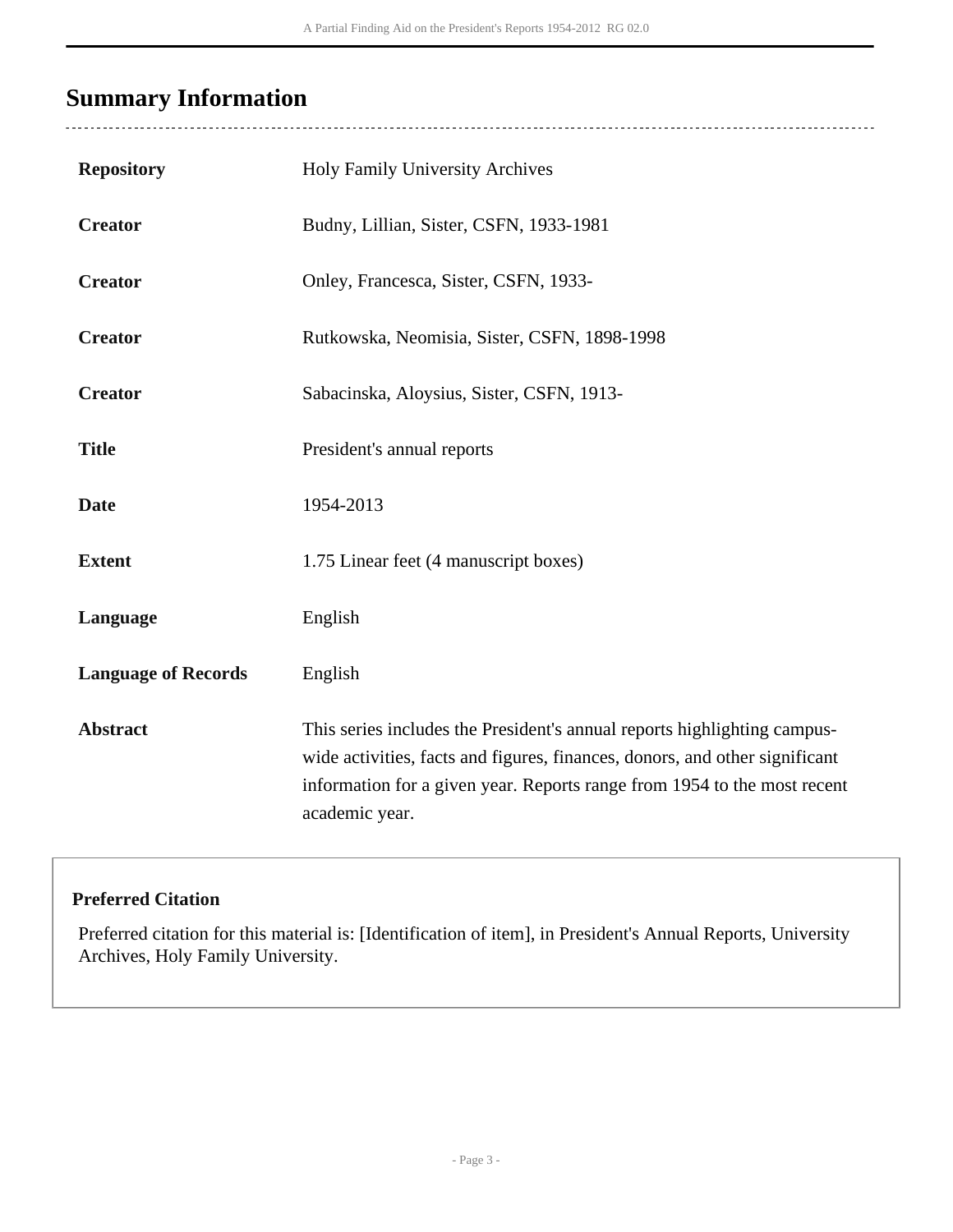### <span id="page-3-0"></span>**Arrangement**

These records are arranged chronologically by academic year (roughly July 1 to June 30).

# <span id="page-3-1"></span>**Administrative Information**

#### **Publication Information**

Holy Family University Archives

#### **Access Restrictions**

Contact the University Archives for an appointment to access these records. There are no access restrictions.

#### **Legal Status note**

 Copyright is retained by Holy Family University or other creators of items in these records/papers, or their descendants, as stipulated by United States copyright law.

#### **Conditions Governing Use**

Copyright restrictions apply. Please contact the University Archives with requests for copying and for authorization to publish, quote or reproduce the material.

#### **Accruals**

This series accrues annually with the most recent report being added between September and December.

## <span id="page-3-2"></span>**Controlled Access Headings**

**Corporate Name(s)**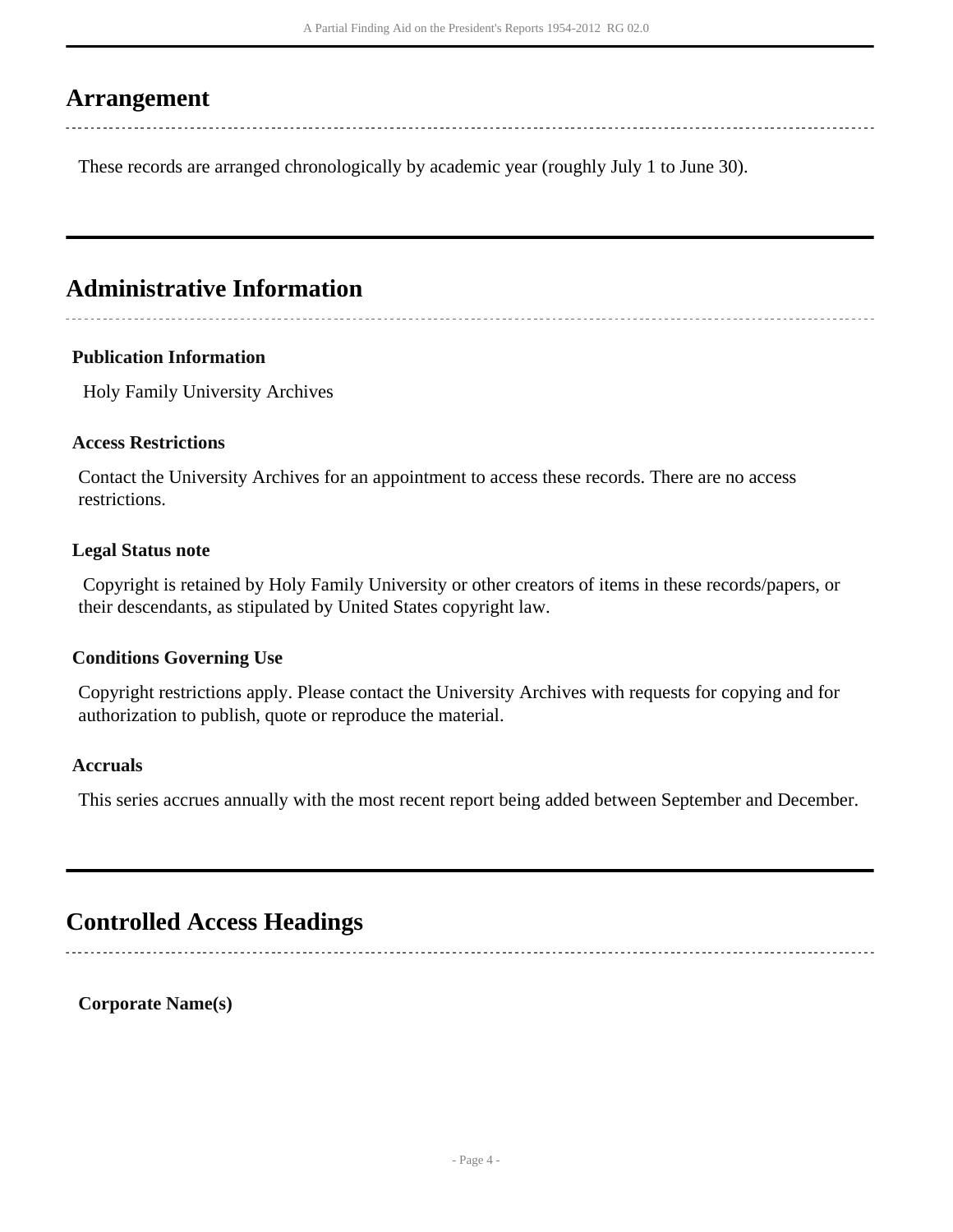• Holy Family University (Philadelphia, Pa.).

### **Genre(s)**

• annual reports

### **Geographic Name(s)**

- Pennsylvania
- Philadelphia

### **Subject(s)**

. . . . . . **.** 

• universities and colleges

# <span id="page-4-0"></span>**Physical Characteristics and Technical Requirements**

The report for 2006-2007 is a DVD video and will require equipment capable of playing a DVD.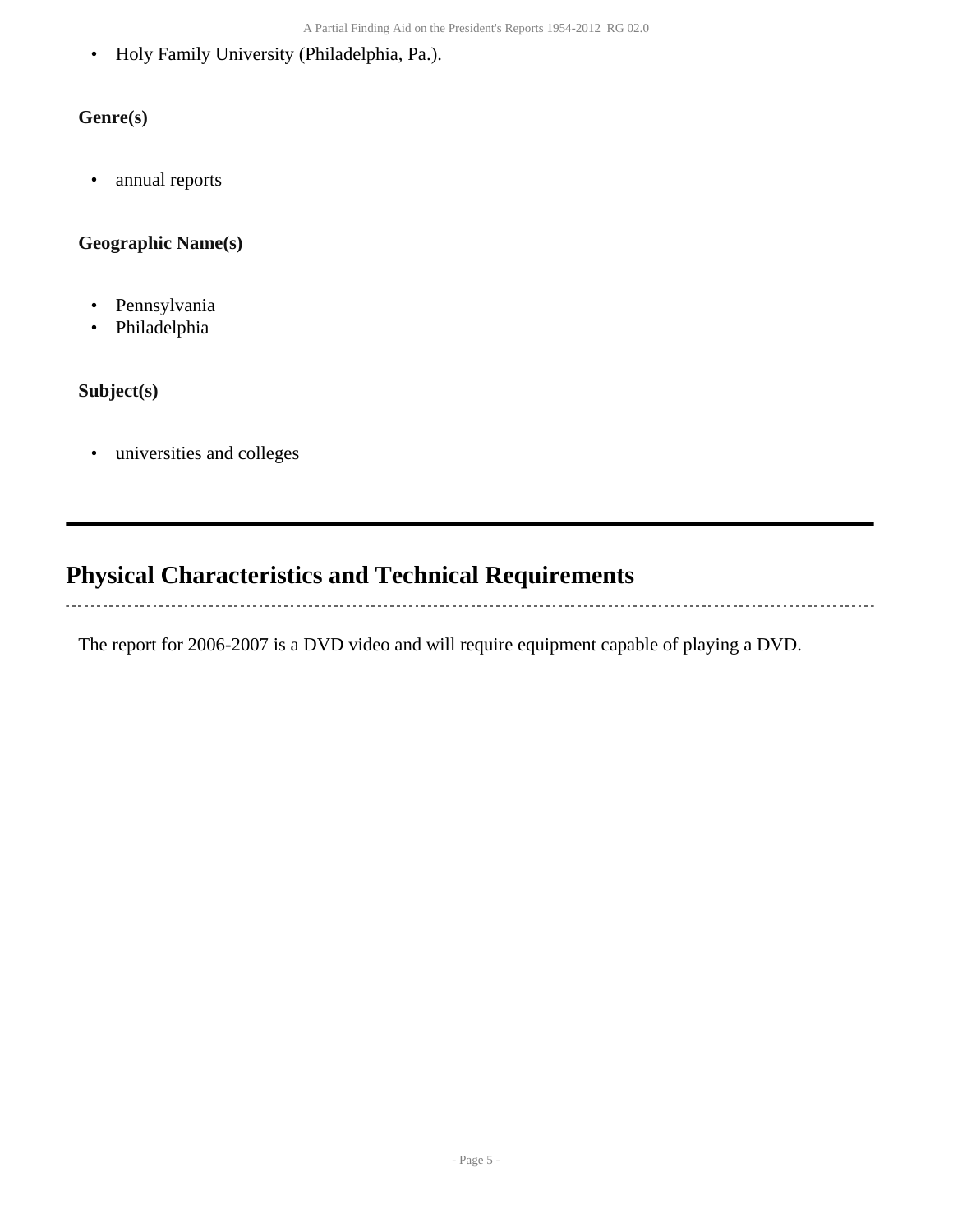## <span id="page-5-0"></span>**Collection Inventory**

File 02.06.01.01 Annual Reports - Sister Neomisia Rutkowska's Administration 1954-1959

Box 1 Folder 1 First Annual Report 1955

Box 1 Folder 2 The President's Report 1956

Box 1 Folder 3 Report of the President 1957

Box 1 Folder 4 Report of the President and Administrative Officers 1958

Box 1 Folder 5 Report of the President and Administrative Officers 1959

File 02.06.01.02: Annual Reports - Sister Aloysius Sabacinska's Administration 1960-1971

Box 1 Folder 6 Report of the President and Administrative Officers 1960

Box 1 Folder 7 President's Report 1961

Box 1 Folder 8 President's Report 1962

Box 1 Folder 9 Administrator's Reports 1963

Box 1 Folder 10 President's Report 1964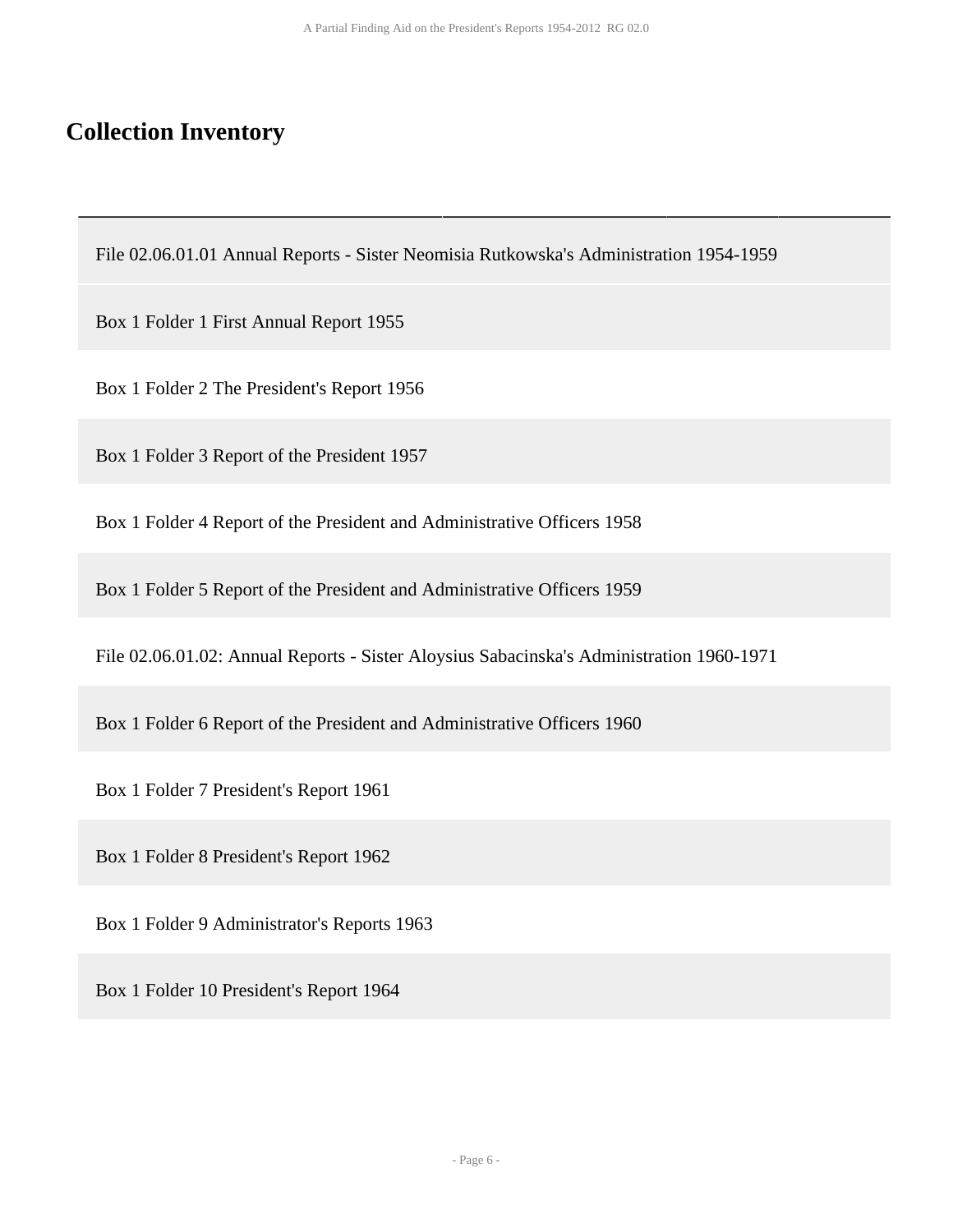Box 1 Folder 11 President's Annual Report to the Trustees 1965

Box 1 Folder 12 President's Report 1966

Box 1 Folder 13 President's Report 1967

Box 1 Folder 14 President's Report 1968

Box 1 Folder 15 President's Report 1969

Box 1 Folder 16 President's Report 1970

Box 1 Folder 17 President's Report 1971

File 02.06.01.03: Annual Reports - Sister Lillian Budny's Administration (1971-1981)

Box 2 Folder 1 Annual Report of the President Academic Year 1971-1972

Box 2 Folder 2 Annual Report of the President Academic Year 1972-1973

Box 2 Folder 3 Annual Report of the President Twentieth Anniversary Year 1973-1974

Box 2 Folder 4 Annual Report of the President 1974-1975

Box 2 Folder 5 Report of the President to the Board of Trustees July 1, 1975-June 30, 1976

Box 2 Folder 6 Annual Report of the President Academic Year 1976-1977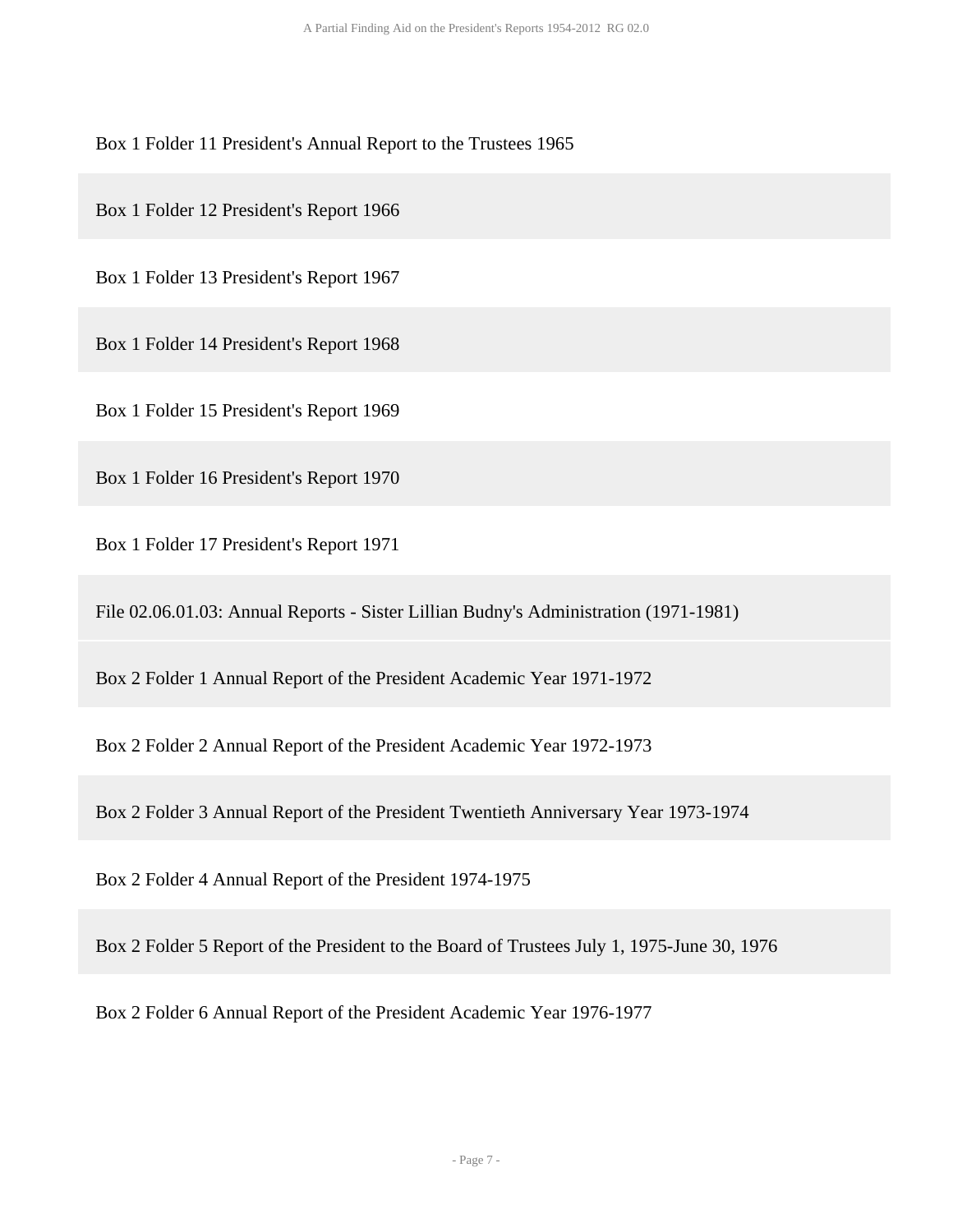Box 2 Folder 7 Annual Report of the President Academic Year 1977-1978 1977-1978

Box 2 Folder 8 Annual Report of the President 1978-1979

Box 2 Folder 9 Annual Report of the President 1979-1980

Box 2 Folder 10 Annual Report of the President 1980-1981

File 02.06.01.04: Annual Reports - Sister Francesca Onley's Administration (1981- )

Box 2 Folder 11 Report of the President July 1, 1981-June 30, 1982

Box 2 Folder 12 Report of the President July 1, 1982-June 30, 1983

Box 2 Folder 13 Report of the President July 1, 1983-June 30, 1984

Box 2 Folder 14 Report of the President July 1, 1984-June 30, 1985

Box 2 Folder 15 Building Now for the Future - Report of the President 1981-1986

Box 2 Folder 16 Report of the President 1986-1987

Box 2 Folder 17 Report of the President 1987-1988

Box 2 Folder 18 Report of the President 1988-1989

Box 2 Folder 19 Report of the President 1989-1990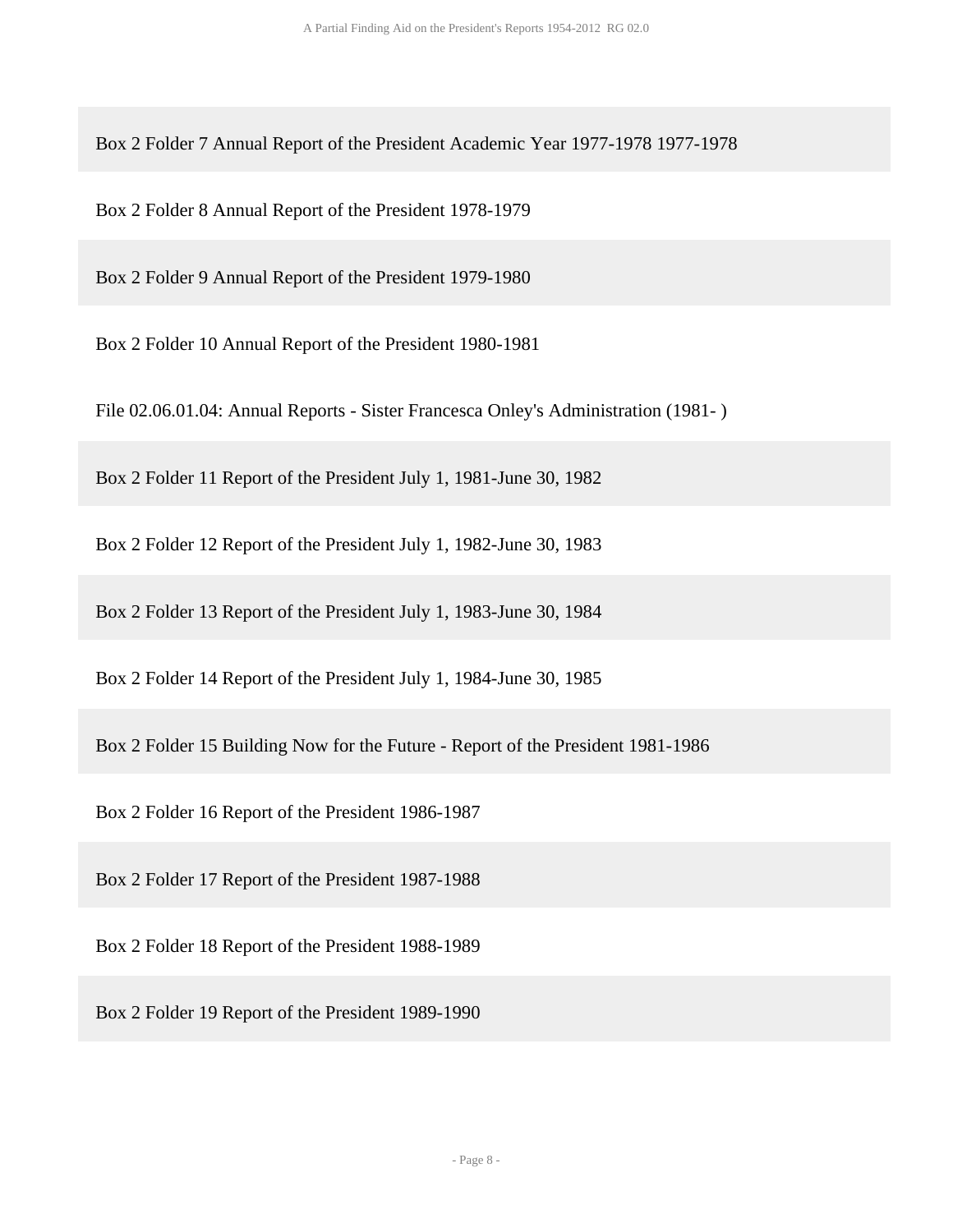Box 2 Folder 20 Report of the President 1986-1991 - A Window of Opportunity

Box 2 Folder 21 Report of the President 1991-1992 - Preserving Values in a Universe of Change

Box 2 Folder 22 Report of the President 1992-1993 - A Year of Strategy

Box 2 Folder 23 Report of the President 1994 - Celebrating 40 Years 1954-1994

Box 2 Folder 24 Report of the President 1994-1995 - One Mission - Two Campuses

Box 2 Folder 25 Report of the President 1991-1996 - From Seed to Harvest

Box 2 Folder 26 Report of the President 1996-1997 - A Broader Vision

Box 2 Folder 27 Report of the President 1997-1998 - Emergence

Box 2 Folder 28 Report of the President 1998-1999 - Connections

Box 2 Folder 29 Report of the President 1999-2000 - serving creating praying giving

Box 3 Folder 1 Report of the President 1996-2001 - Double Vision

Box 3 Folder 2 Report of the President 2001-2002 - Mosaic The Many Parts of the Whole

Box 3 Folder 3 Report of the President 2002-2003 - University More Than Just a Name

Box 3 Folder 4 Report of the President 2003-2004 - Celebrating the Past Creating the Future